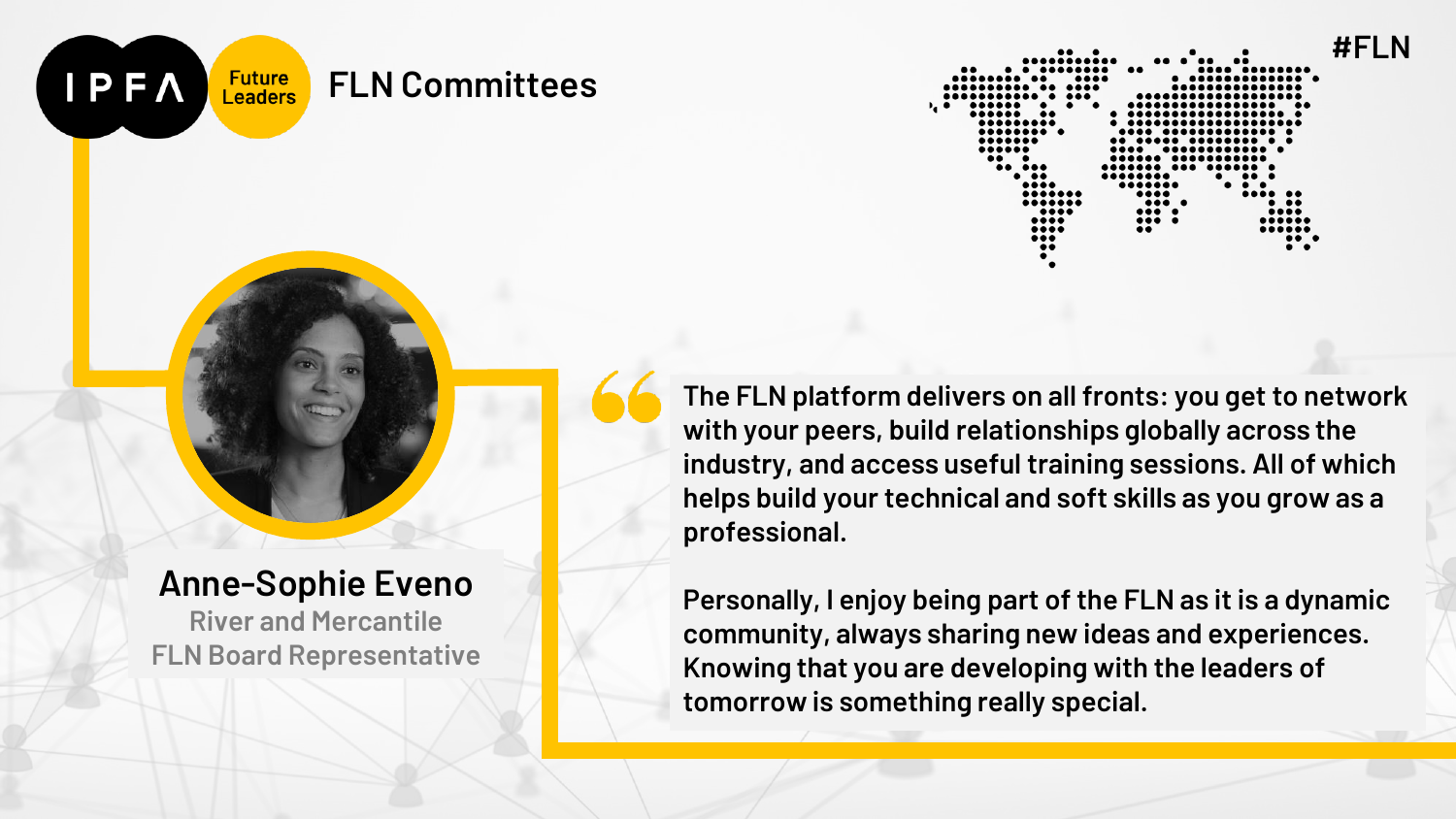**APAC**

**IPFA** 

**#FLN** .... ....

**Asia Australia Lachlan Haig Isabelle Whitehead NAB Josephine MacMillan Herbert Smith Freehills Sam Reiser Sun Cable Georgia Watson Macquarie Augustine Kang NSW Treasury Chris Wright Norton Rose Fulbright Phoebe Liew Texel Asia Pte Caroline Taylor Macquarie Caitlyn Read Ashurst Will Lysaght Mizuho Allen & Overy Christine Kng PwC Zheng Hao Chan Ashurst Avani Garg Wärtsilä Lily Elliot RPS Ash Pandey PwC**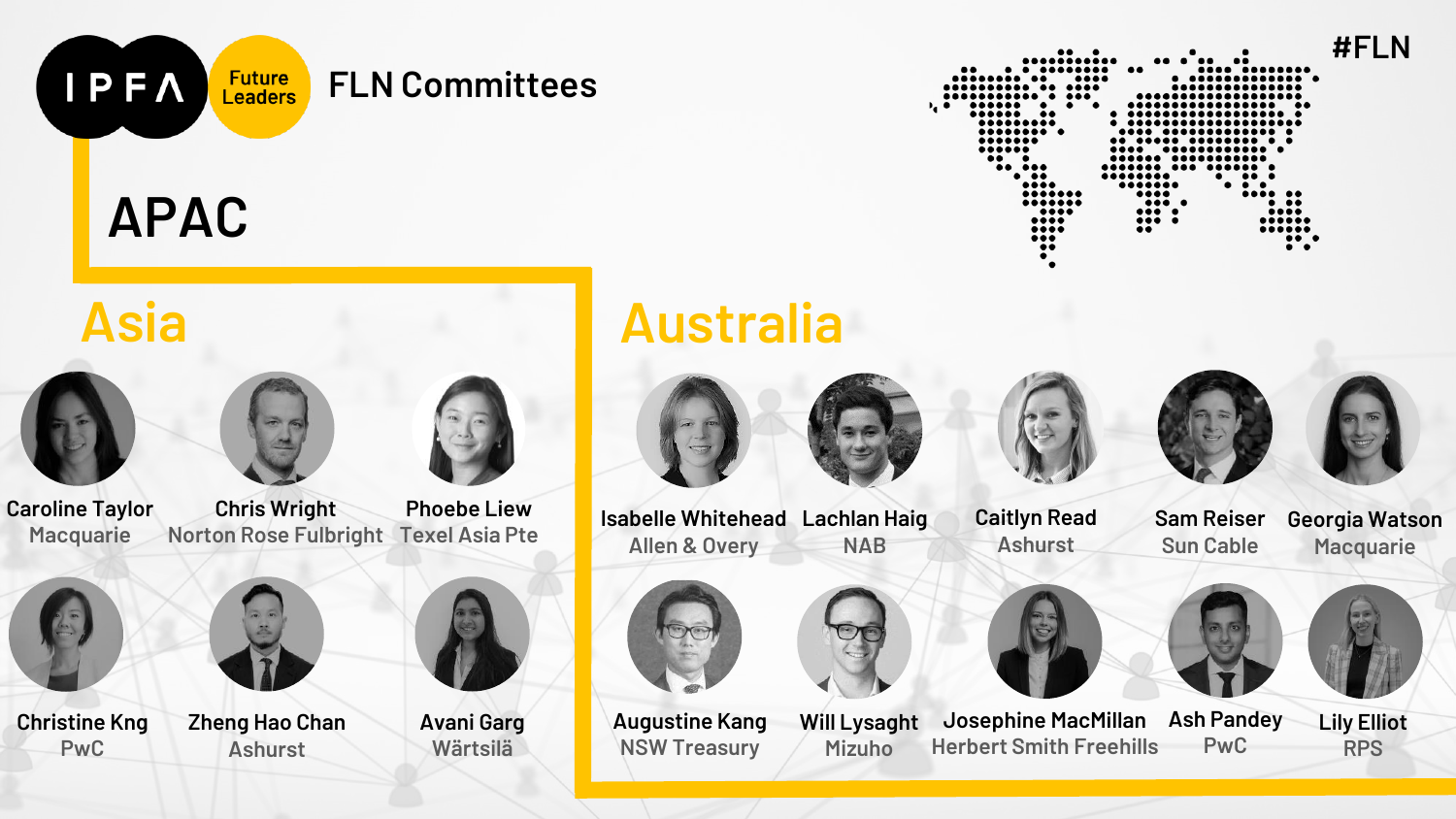

**Markus Helmes ING Bank**

**Marlin Jürgens Freshfields**

**Marc-Orell Stadthaus Scope Group**

**Jason London Clifford Chance**

**Alejandro Garrido KfW IPEX-Bank**

**Arthur Vlaanderen Strukton**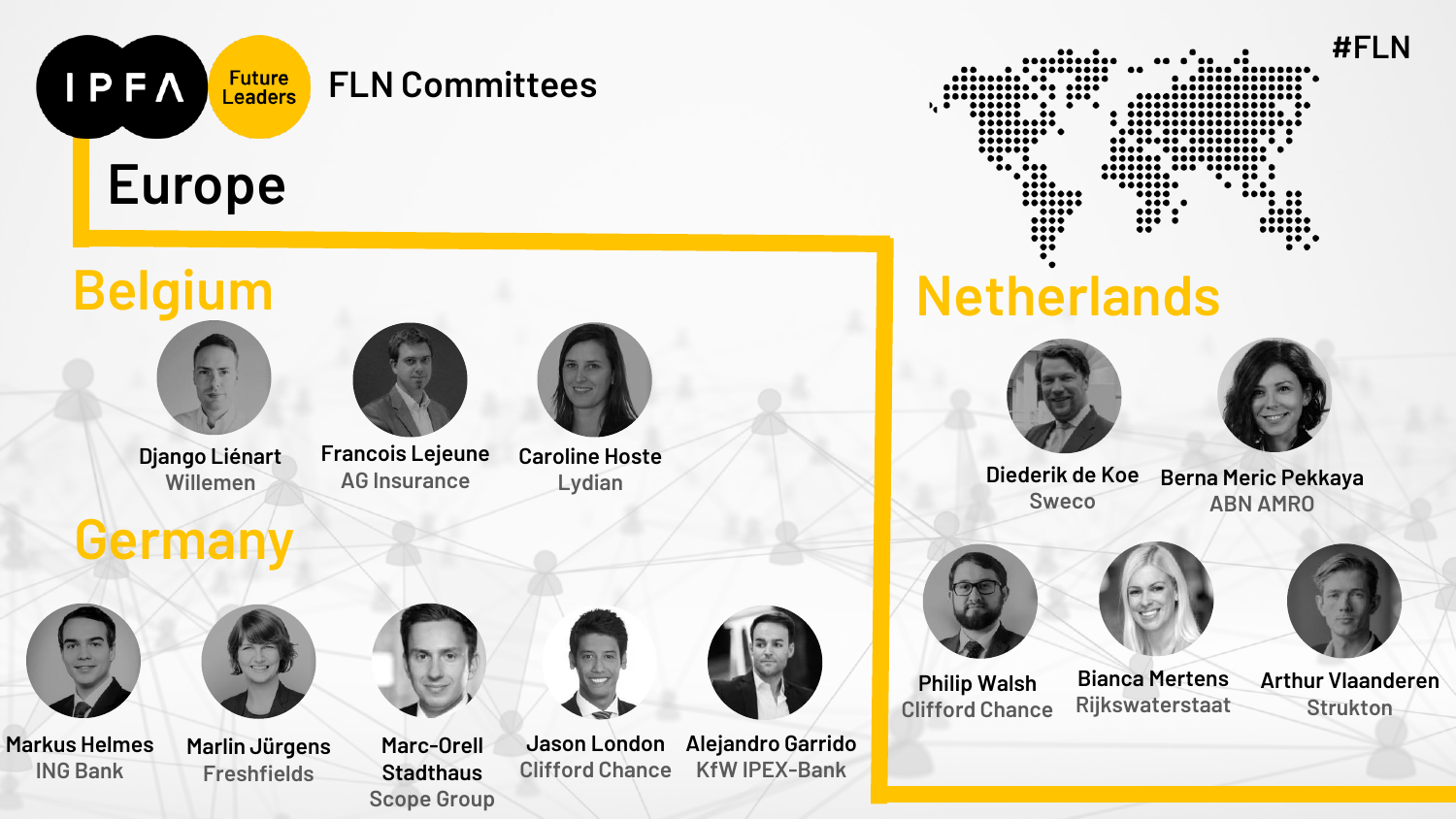| $\bullet\bullet$                             | $\cdots$<br><br>$\bullet\ \bullet\ \bullet\bullet\bullet\bullet\bullet\bullet\bullet\bullet$<br><u> </u> |                                                                                | $\cdots$ .                                                  | #FL |
|----------------------------------------------|----------------------------------------------------------------------------------------------------------|--------------------------------------------------------------------------------|-------------------------------------------------------------|-----|
| <br>,,,,,                                    |                                                                                                          |                                                                                |                                                             |     |
| <br>•.∙                                      | $\bullet$ $\bullet$                                                                                      | $\bullet$                                                                      |                                                             |     |
|                                              |                                                                                                          |                                                                                | $\bullet\quad$                                              |     |
|                                              |                                                                                                          |                                                                                | .<br>                                                       |     |
| $\bullet\bullet\bullet\bullet\bullet\bullet$ |                                                                                                          |                                                                                | .                                                           |     |
| $\bullet\bullet\quad\bullet$                 |                                                                                                          | <br>.                                                                          |                                                             |     |
|                                              | $\bullet\;\bullet\bullet$<br>$\bullet\bullet\bullet\bullet$                                              | ${\small \bullet \bullet \bullet \bullet \bullet \bullet \bullet \bullet}$<br> | $\bullet\quad\bullet\bullet\quad\bullet$<br>$\cdots$        |     |
|                                              |                                                                                                          | $\bullet\bullet\bullet\bullet$                                                 |                                                             |     |
|                                              | <br>                                                                                                     | $\cdots$<br>$\cdots$                                                           | $\bullet\;\bullet\bullet$<br>$\bullet\bullet\bullet\bullet$ |     |
|                                              | <br>$\bullet\bullet\bullet\bullet$                                                                       | $\cdots$<br>$\bullet\bullet$                                                   | <br>                                                        |     |
|                                              | $\bullet\bullet\bullet$                                                                                  |                                                                                | $\cdots$                                                    |     |
|                                              | $\bullet\bullet$<br>٠                                                                                    |                                                                                |                                                             |     |

# **Middle East**



**IPFA** 



**Caireen McCluskey Clifford Chance Ahmed Abas Arthur D Little**



**Eleanor Morris Addleshaw Goddard**



**Michael Riddle PwC**

**Mahima Sodhi DLA Piper**



**SMBC**

### **UK**





**Fabrizio Miscio Turner & Townsend**



**Henry Mayman Michelmores**